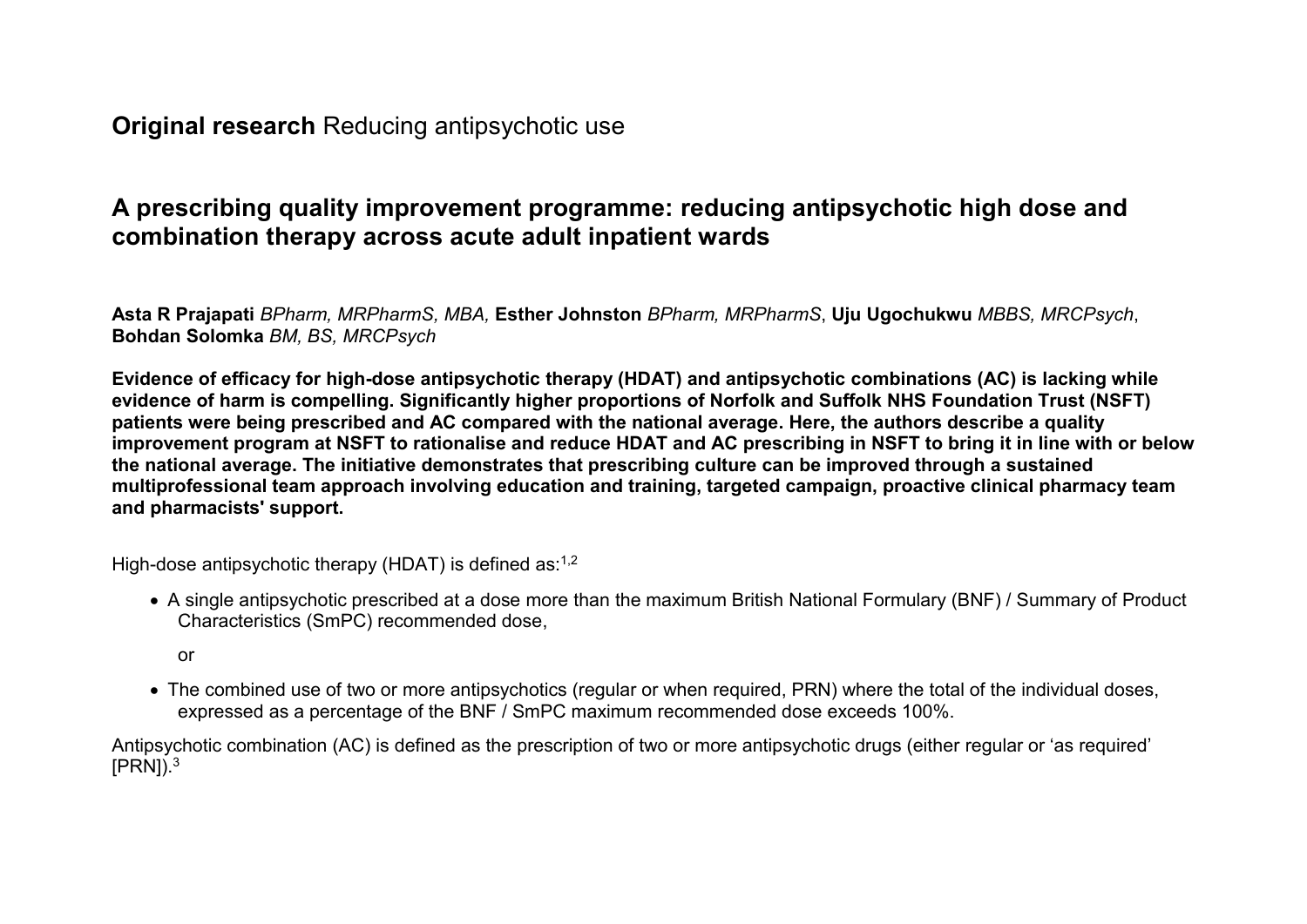HDAT and AC lack evidence of benefit but evidence of harm is compelling. $^2$  Clozapine augmentation with another antipsychotic is perhaps the only therapeutic area where AC is supportable. Thus HDAT and AC should be prescribed as an exception and only after other evidence-based treatment strategies have failed.<sup>1</sup>

HDAT and AC are associated with significant adverse effect burden including QTc prolongation, arrhythmias, sudden cardiac death, seizures, increased incidence and severity of adverse effects, longer hospital stay<sup>3–6</sup> and possibly increased mortality.<sup>7</sup> When managing a patient's mental health, they should not be exposed to higher risk of physical health without proper risk management process in place.

Prescribing of HDAT and AC were significantly higher in Norfolk and Suffolk NHS Foundation Trust (NSFT) compared with the national average as indicated by baseline audit in May 2015 and the National Audit of Schizophrenia 2014 (NAS 2).<sup>8</sup> In May 2015, pharmacists collected baseline data for 153 patients in NSFT acute adult inpatients wards, which showed HDAT in 35% of patients and AC in 51% compared with national averages of 25% and 36% respectively.

We focused on a quality improvement program to reduce HDAT and AC by around 10% in 12–18 months to bring prescribing in line with or below the national average. This quality improvement program was initiated across the Trust but prioritised on the inpatients area. This report focuses on the improvements demonstrated in our acute adult (18–65 years old) inpatients.

## **Methods**

We adopted and adapted the nationally recognised Prescribing Observatory for Mental Health UK (POMH-UK) audit tool for monitoring HDAT. All acute adult inpatients prescribed antipsychotics were included in the baseline measurement.

Clinical pharmacists collected data from prescription charts in 10 acute adult inpatient wards during a two-week audit period using an audit tool (see Table 2) adapted from the national POMH-UK audit tool. No patient identifiable data was collected including age or sex as our primary objective was to measure the overall HDAT and AC prescribing pattern in the acute adult service line.

Our objective was to reduce HDAT and AC prescribing by around 10% from baseline in 12–18 months to bring it in line with national average. To achieve this goal our strategy, based on previous studies<sup>10,3</sup> and various mental health Trust's guidelines in the UK, included:

*1. Guideline Development:* Pharmacy department drafted HDAT guidelines and sent out for broad consultation to pharmacists, nurses and doctors in March 2015. Feedback from doctors, nurses and pharmacists were considered at the drug and therapeutic committee and the guideline was approved by the Trust's drug and therapeutics committee in June 2015. The guideline required that: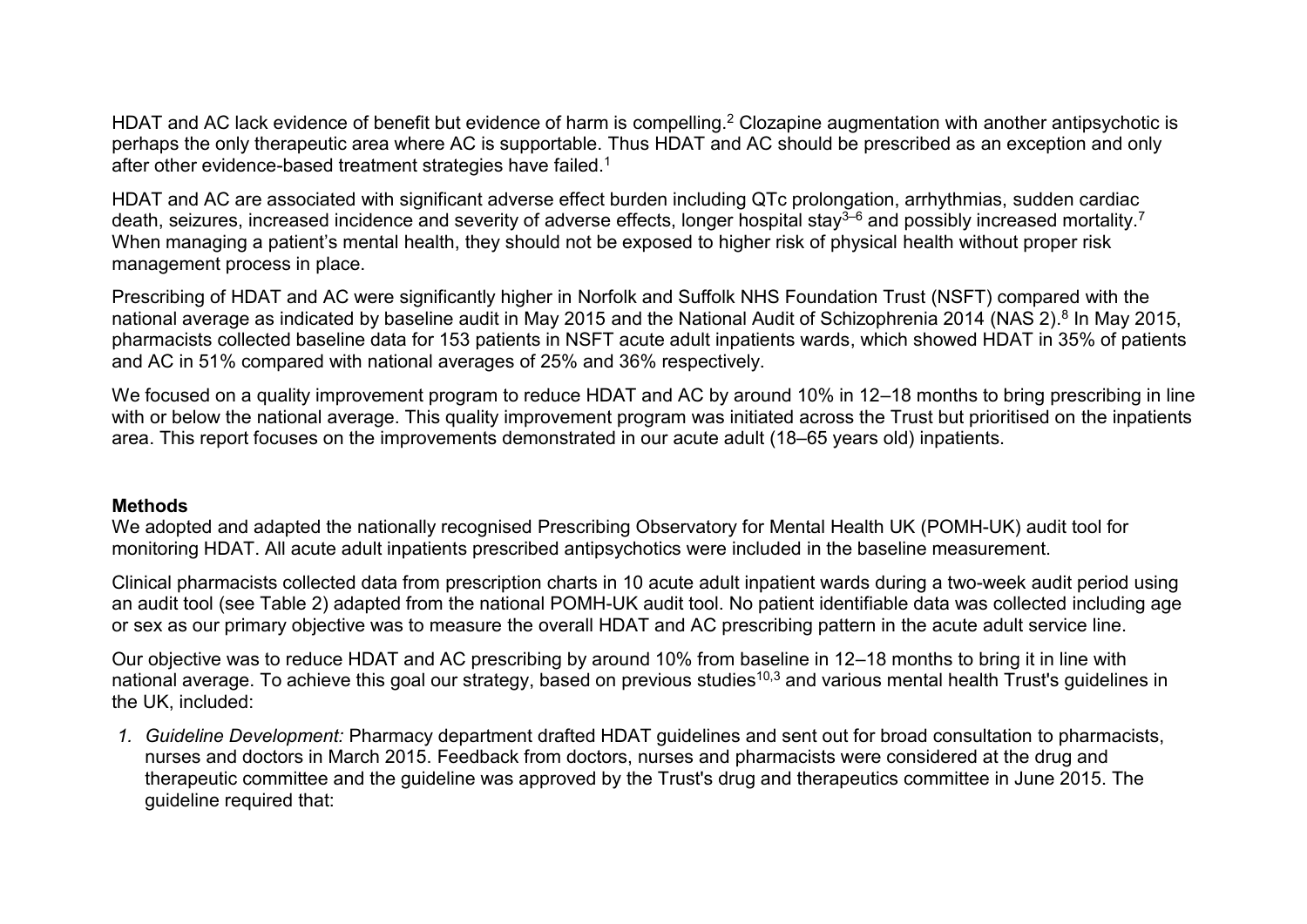- Doctors to prescribe HDAT and AC only in exceptional circumstances and rationale for HDAT and AC fully documented.
- Pharmacists to monitor HDAT and AC and discuss with the responsible clinician.
- Nurses to monitor patients on HDAT and AC as required by the guideline

*2. Implementation of the guideline:* It was agreed to start implementation from the beginning of July 2015. The guideline was fully endorsed and supported by the medical director, director of nursing and senior clinicians.

- Communication: A summary of the guidelines and actions required by nurses, doctors and pharmacists were communicated through emails and discussed at various meetings and forums. Broader communication was sent through the Trust's communication bulletin.
- Awareness raising program: Evidence-based poster from the Royal College of Psychiatrists / POMH-UK was sent to all units for display in a prominent area. The guideline was presented at various meetings including the lead clinician's meeting, medical staffing committee, physical health strategy group, pharmacists' clinical sessions and non-medical prescribers' (NMP) forum. The guideline also raised the virtual debate, *ie* via email discussion and at face-to-face training, which raised its profile and kept clinicians talking.
- Education and training: A summary of the guidelines, including baseline data comparing national average, was introduced into the junior doctors' induction training, consultants' and senior doctors' training, and a rapid tranquillisation e-learning module. The rapid tranquilisation e-learning module is mandatory for all doctors, nurses and pharmacists working in an inpatient area or anyone who may be involved with prescribing or administering rapid tranquillisation.

*3. Pharmacists' support* included proactive monitoring of HDAT and AC at the time of pharmacists' ward visit (about 2–3 times a week), the weekly review of PRN, discussion with prescribers and providing necessary clinical support, putting HDAT red stickers on prescription charts to highlight HDAT / AC and collecting data twice a year. We also added a text box in the discharge prescription to include 'rationale for high dose or antipsychotic combination'.

*4. Monitor progress:* Reduction in prescribing of HDAT and AC was monitored twice a year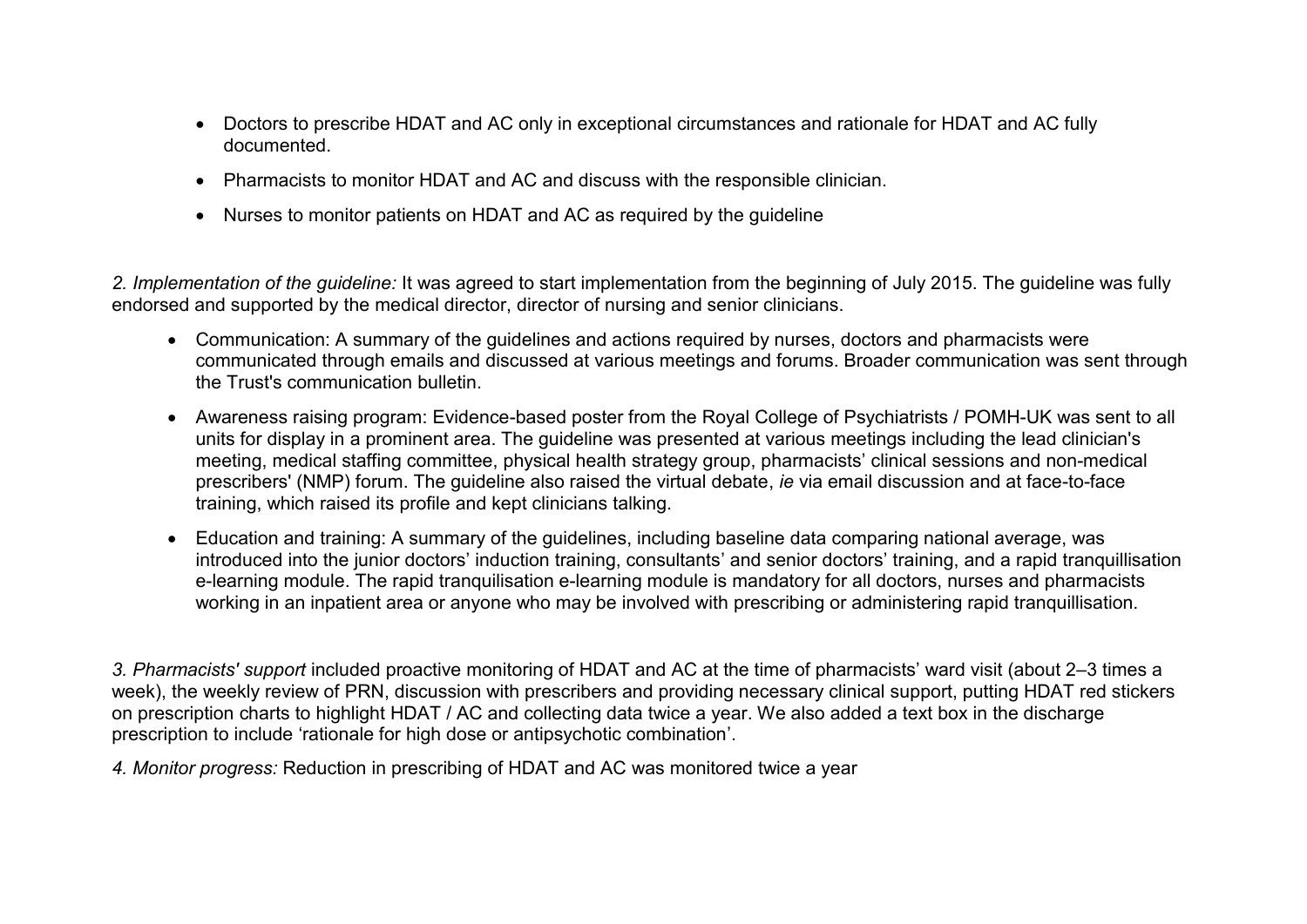#### **Results**

Our primary outcome was to reduce HDAT and AC prescribing. We presented categorical variables (HDAT and AC) as percentages, and chi-square tests were used to assess the difference in HDAT and AC prescribed in NSFT in October 2016 (second follow-up) with baseline data as well as with national sample. *P*-values less than 0.05 were considered significant. Results are detailed (also see Table 1, Figures 1 and 2) in chronological order:

*Baseline measurement in May 2015:* Baseline data were collected for 153 patients from 10 acute adult inpatient wards in May 2015 before the launch of interventions. HDAT was prescribed in a total of 54 (35%) patients and AC in 78 (51%) of patients. These figures were significantly higher than the national average as mentioned earlier.

*First follow-up (March 2016):* Following the launch and implementation of the guideline and interventions, data for 146 patients were collected at first follow-up in March 2016, ten months after baseline audit in May 2015. The result was very positive and encouraging. It shows 21% reduction in HDAT and 26% reduction in AC from baseline as shown in Table 1, and Figures 1 and 2.

*Second follow-up (October 2016):* Similarly, data from 163 patients were collected during the second follow-up in October 2016, 17 months after baseline. The result shows HDAT reduction of 24% from baseline, a further improvement from the first follow-up, and AC reduction of 26% from baseline. The result was statistically significant: Chi-square (χ2) = 26.3821, *p*-value is 0 for HDAT; χ2= 23.5808. *p*=0.000001 for AC. The result was well below national average: 11% of HDAT in NSFT versus 25% national average and 25% AC versus 36% respectively. The result was statistically significant: χ2=16.5678, *p*=0.000047 for HDAT and χ2=9.0309, *p*=0.002655 for AC.

# **Discussion**

The Royal College of Psychiatrists published a consensus paper in 2006 and again in 2014<sup>2</sup> stating: 'While there is little convincing evidence that off-label prescription of doses of antipsychotic medication above the licensed dosage range has any therapeutic advantage in any clinical setting, there is clear evidence for a greater side-effect burden and the need for appropriate safety monitoring'. The National Institute of Health and Care Excellence (NICE) in the UK produced a clinical guideline for psychosis and schizophrenia<sup>9</sup> in 2014, which recommended that antipsychotic doses be prescribed within the BNF dose range and that any antipsychotic combination for regular use should be avoided. Despite decades of effort, HDAT and AC remained a challenge in mental health. Some of the programmes aimed at reducing HDAT and AC in the past has produced only very little change.<sup>10–4</sup> Paton and colleagues<sup>10</sup> reported the extent of the problem of HDAT and AC in National Health Service (NHS) in the UK based on 3942 patients' data collected in 2006 (baseline) and 3271 patients' data collected in 2007 (re-audit) as a part of the POMH-UK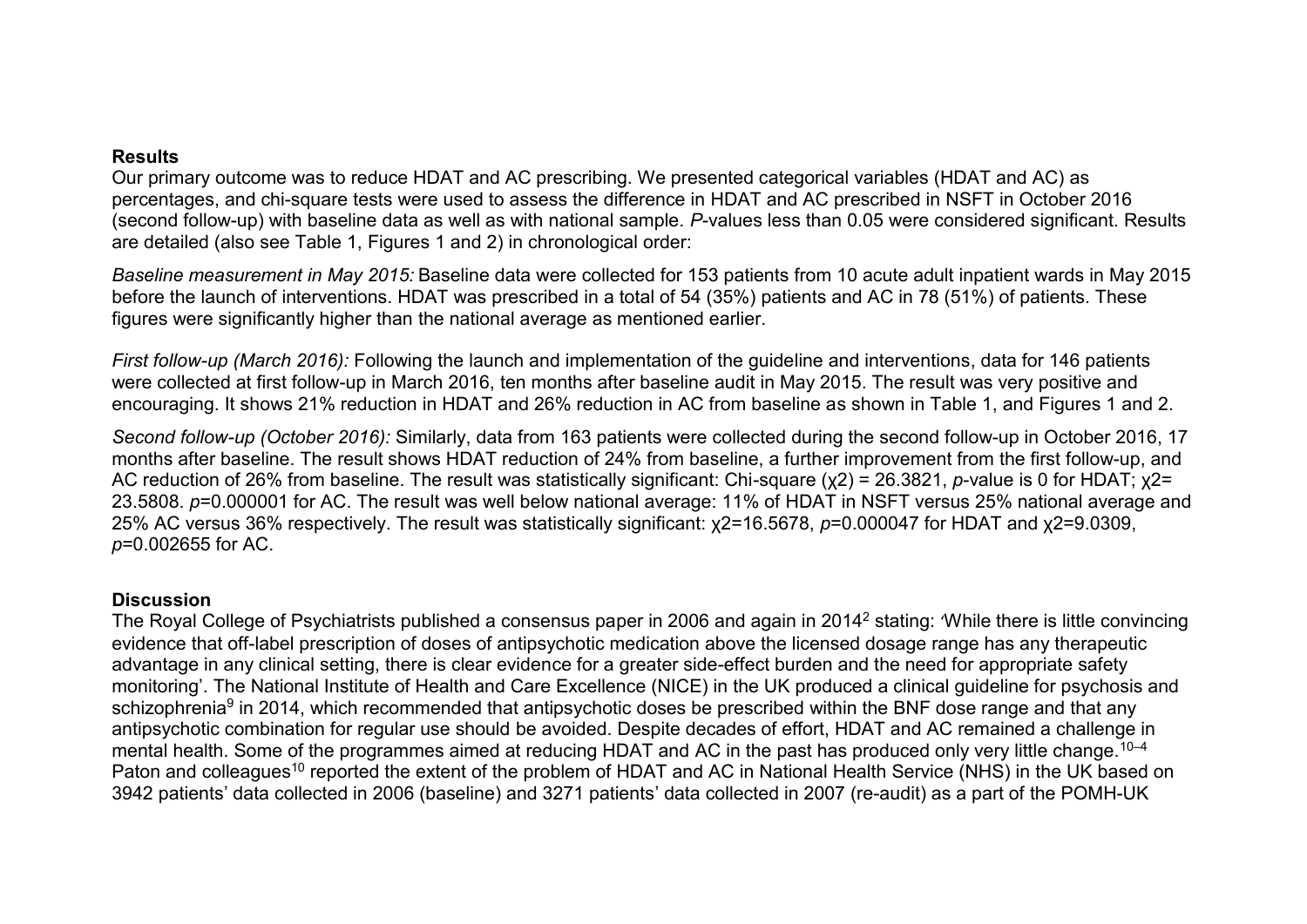quality improvement program. Intervention to improve prescribing of HDAT and AC included education and awareness, workshop, engagement, and practical tools such as sticker reminder in the prescription chart, ready dosage reckoner, etc.<sup>10</sup> There was little change in the prevalence of HDAT (baseline 36%; re-audit 34%) or AC (baseline 43%; re-audit 39%) in the POMH-UK re-audit in 2007. However, the POMH-UK audit in 2012<sup>15</sup> showed some improvement: HDAT prescribed in 25% and AC prescribed in 36% of patients based on 4596 patients. Mace *et al*.<sup>3</sup> presented the result of their six-year quality improvement programme to reduce HDAT and AC in the South London and Maudsley NHS Foundation Trust in the UK. The interventions included restriction of PRN, review of PRN at least weekly, re-audit and report dissemination, setting the target to reduce HDAT and AC below 20% by 2009, and reviews of antipsychotics by pharmacists. Data from the final survey of 222 patients in 2012 in the Maudsley NHS Foundation Trust demonstrated a significant reduction in HDAT (10%) and AC (16%) based. Compared with this, NSFT still has significant room for improvement. However, it is to be noted that the NSFT report is for about 18 months' work compared with six year's quality improvement program of Maudsley NHS.

As required (PRN) prescriptions were the principal cause of both HDAT and AC prescribing.<sup>10</sup> It is noteworthy that NICE published a guideline on violence and aggression in mental health in 2015 that further emphasised the need for good practice when prescribing PRN.<sup>16</sup> It specifically recommends that when using PRN medication:

- not to prescribe PRN medication routinely or automatically on admission
- tailor PRN medication to individual need
- ensure the rationale and circumstances in which PRN medication may be used
- ensure that the maximum daily dose does not inadvertently exceed the BNF maximum dose
- ensure that the interval between PRN doses is specified.

This quality improvement project shows that pharmacists, nurses and doctors working together as one team with focused interventions can improve prescribing practice to reduce risk and optimise pharmacological treatment.

The strength of this project was its multiprofessional approach led by the clinical pharmacy team. The need for extensive support from senior clinicians was recognised and received early on. The framework to support frontline clinical pharmacists was provided by the development of the guideline. Robust communication, debates, broad consultation and engagement, education and training and proactive clinical support from ward pharmacists were critical to the success of the project.

While this project has brought cost-effective, evidence-based prescribing practice to the forefront, we did not look at the specific impact on cost improvement. Future projects would benefit from quantifying cost-effectiveness. HDAT and AC may be justified in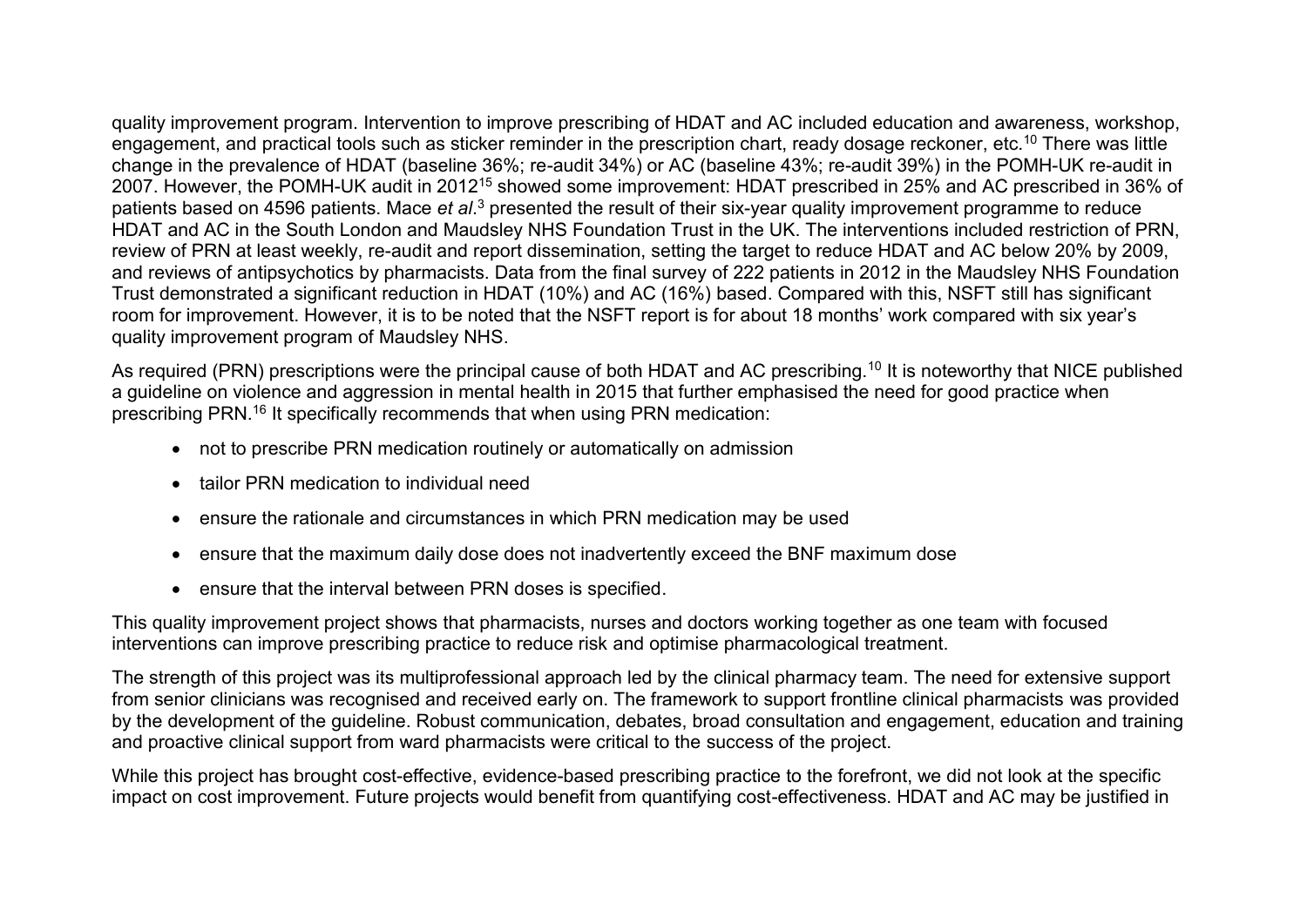some exceptional cases but their prescribing should be thoroughly thought through, clinically robust, regularly reviewed, their rationale fully documented and patients monitored more frequently regarding their physical health.

NSFT has electronic prescribing in very small number of wards and the Trust is looking at expanding it. Electronic prescribing will have very beneficial advantages in safe, cost effective and evidence-based prescribing practices including HDAT and AC.

#### **Conclusion**

Current evidence suggests HDAT and AC are no more effective than standard dose or monotherapy alone but evidence of harm is compelling. Despite many years of efforts HDAT and AC remain prevalent and pose a risk to patient's physical health. With concerted multi-professional teamwork, focused and targeted interventions and campaign, education and training, raising awareness and pharmacists' support, prescribing culture in healthcare organization can be improved for patient's benefit and to support the maxim of 'doing no harm'.

#### **Acknowledgement**

We would like to thank doctors, nurses and pharmacists at NSFT without whom this quality improvement would be impossible. We would also like to thank members of NSFT National Audit of Schizophrenia working group, and drug and therapeutics committee members. We are also grateful to NSFT research department for their support with access to literature.

## **Ethical approval**

Ethics approval was not required because it was a prescribing improvement study and not a study on human subjects and no patient identifiable data were collected or stored.

## **Declaration of interests**

No conflicts of interest were declared related to this work.

*Mr Prajapati is Clinical Pharmacy Manager, Ms Johnston is the Chief Pharmacist, Dr Ugochukwu is Consultant Psychiatrist and lead clinician, and Dr Solomka is Medical Director, all at Norfolk and Suffolk NHS Foundation Trust, UK.*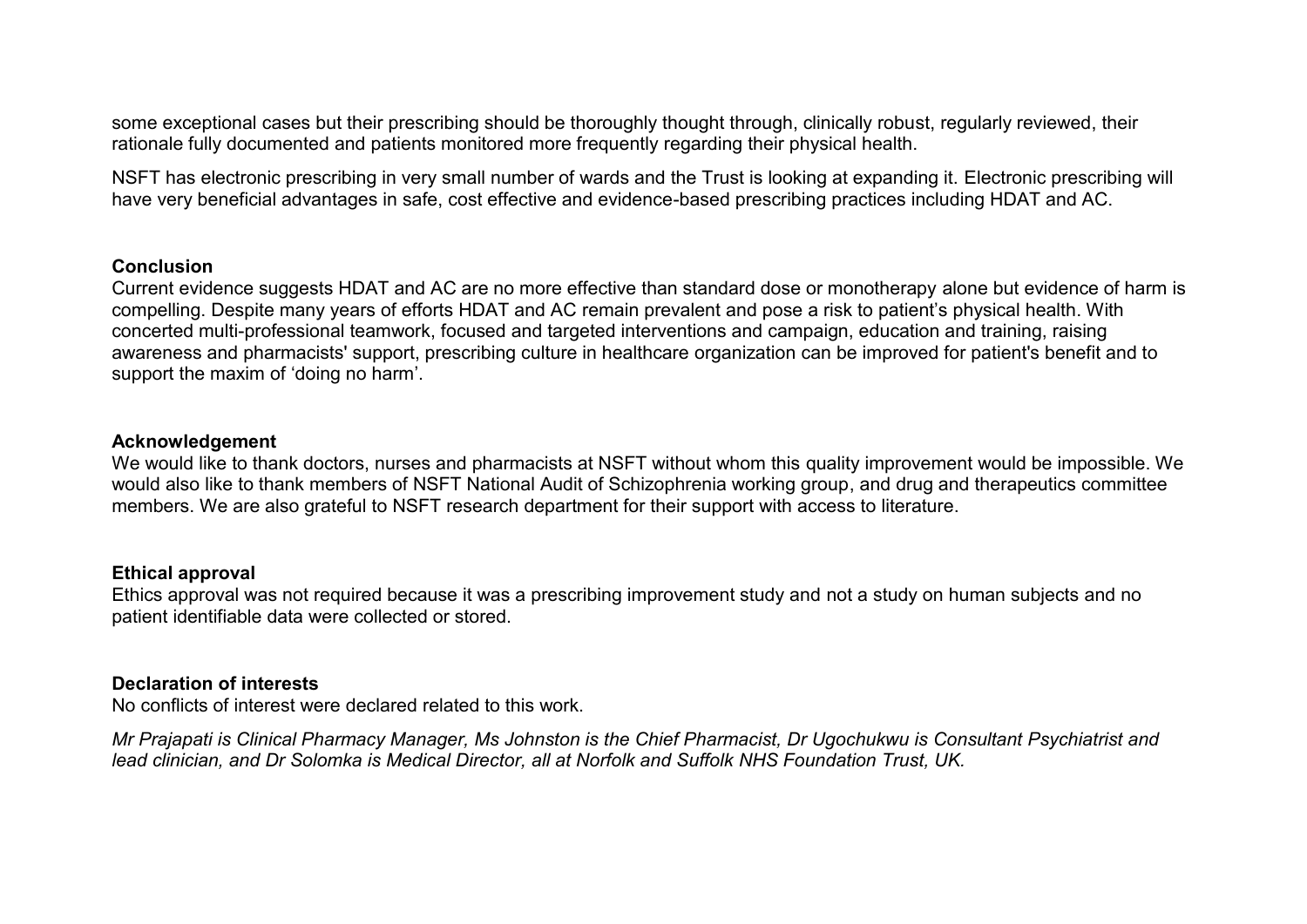# **References**

1. Taylor D, Paton C, Kapur S. Schizophrenia – High Dose Antipsychotics: Prescribing and monitoring; Combined antipsychotics. In: *The Maudsley Prescribing Guidelines in Psychiatry.* 12th ed. London: Wiley Blackwell, 2015. pp 28–39.

2. Royal College of Psychiatrists. *Consensus statement on high-dose antipsychotic medication.* College Report CR190. London: Royal College of Psychiatrists, 2014. www.rcpsych.ac.uk/files/pdfversion/CR190.pdf (accessed June 2017).

3. Mace S, Taylor D. Reducing the rates of prescribing high-dose antipsychotics and polypharmacy on psychiatric inpatient and intensive care units: results of a 6-year quality improvement programme. *Ther Adv Psychopharmacol* 2015;5 (1):4–12.

4. Grech P, Taylor D. Long-term antipsychotic polypharmacy: how does it start, why does it continue? *Ther Adv Psychopharmacol* 2012;2(1):5–11.

5. Bollini P, Pampallona S, Orza MJ, *et al*. Antipsychotic drugs: is more worse? A meta-analysis of the published randomized control trials. *Psychol Med* 1994;24(2):307–16.

6. Centorrino F, Goren JL, Hennen J, *et al*. Multiple versus single antipsychotic agents for hospitalized psychiatric patients: casecontrol study of risks versus benefits. *Am J Psychiatry* 2004;161(4):700–6.

7. Joukamaa M, Heliovaara M, Knekt P, *et al*. Schizophrenia, neuroleptic medication and mortality. *Br J Psychiatry* 2006;188:122– 7.

8. Royal College of Psychiatrists. *Report of the second round of the National Audit of Schizophrenia (NAS2).* London: Healthcare Quality Improvement Partnership,.

9. National Institute for Health and Care Excellence (NICE). *Psychosis and schizophrenia in adults: treatment and management.* Clinical guideline 178. London: NICE, 2014.

10. Paton C, Barnes TR, Cavanagh MR, *et al*. POMH-UK project team. High-dose and combination antipsychotic prescribing in acute adult wards in the UK: the challenges posed by p.r.n. prescribing. *Br J Psychiatry* 2008;192(6):435–9.

11. Milton J, Lawton J, Smith M, *et al*. Hidden high-dose antipsychotic prescribing: effects of p.r.n. doses. *Psychiatr Bull* 1998;22:675–7.

12. Harrington M, Lelliott, P, Paton C, *et al*. The results of a multi-centre audit of the prescribing of antipsychotic drugs for inpatients in the UK. *Psychiatr Bull* 2002;26:414–8.

13. Mace S, Taylor D. A prescription survey of antipsychotic use in England and Wales following the introduction of NICE guidance. *Int J Psychiatry Clin Pract* 2005;9(2):124–9.

14. Thompson A, Sullivan S, Barley M, *et al*. The DEBIT trial: an intervention to reduce antipsychotic polypharmacy prescribing in adult psychiatry wards – a cluster randomized controlled trial. *Psychol Med* 2008;38:705–15.

15. Prescribing Observatory for Mental Health (2012). Topic 1f & 3c. Prescribing high-dose and combination antipsychotics: acute/PICU, rehabilitation/complex needs, and forensic psychiatric services. Prescribing Observatory for Mental Health, CCQI125 (data on file).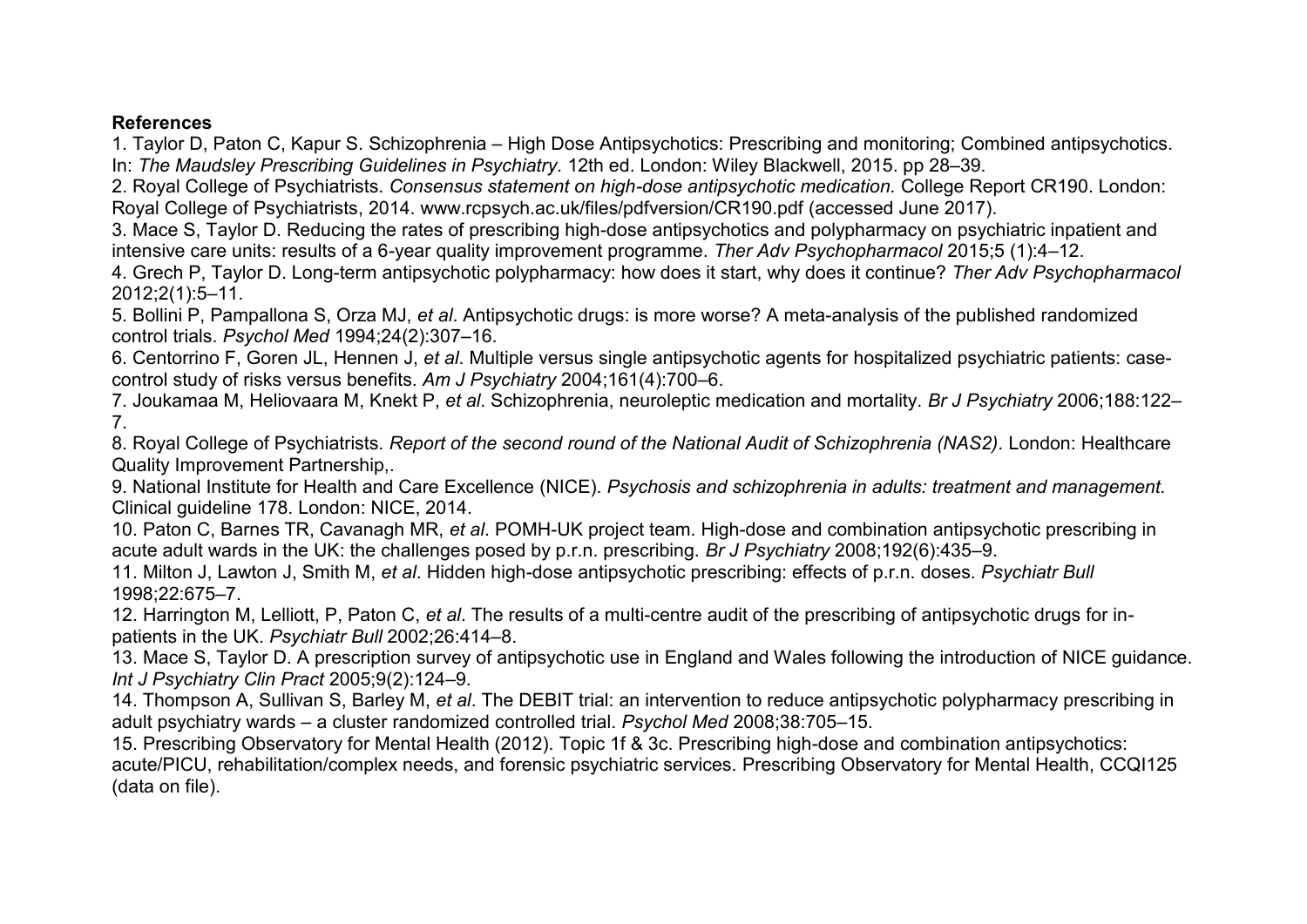16. National Institute for Health and Care Excellence (NICE). *Violence and aggression: short-term management in mental health, health and community settings*. NICE guideline (NG10). London: NICE, 2015

**Table 1.** High-dose antipsychotic therapy (HDAT) and antipsychotic combination (AC) prescribing pattern in acute adult inpatient ward

| <b>Description</b>                                                                        | No. of<br>patients | <b>AC</b> | <b>HDAT</b> |
|-------------------------------------------------------------------------------------------|--------------------|-----------|-------------|
| <b>National average (POMH-UK 2012)</b>                                                    | 4596               | 36%       | 25%         |
| NSFT baseline (May 2015)                                                                  | 153                | 78 (51%)  | 54 (35%)    |
| NSFT 1st follow-up (Mar 2016)                                                             | 146                | 36 (25%)  | 21 (14%)    |
| Change from baseline in Mar 2015                                                          |                    | $-26%$    | $-21%$      |
| NSFT 2nd follow-up (Nov 2016)                                                             | 163                | 40 (25%)  | 18 (11%)    |
| Change from baseline in Mar 2015                                                          |                    | $-26%$    | $-24%$      |
| Chi-square ( $x2$ ) = 16.5678, $p=0.000047$ for HDAT (national average vs. NSFT Oct 2016) |                    |           |             |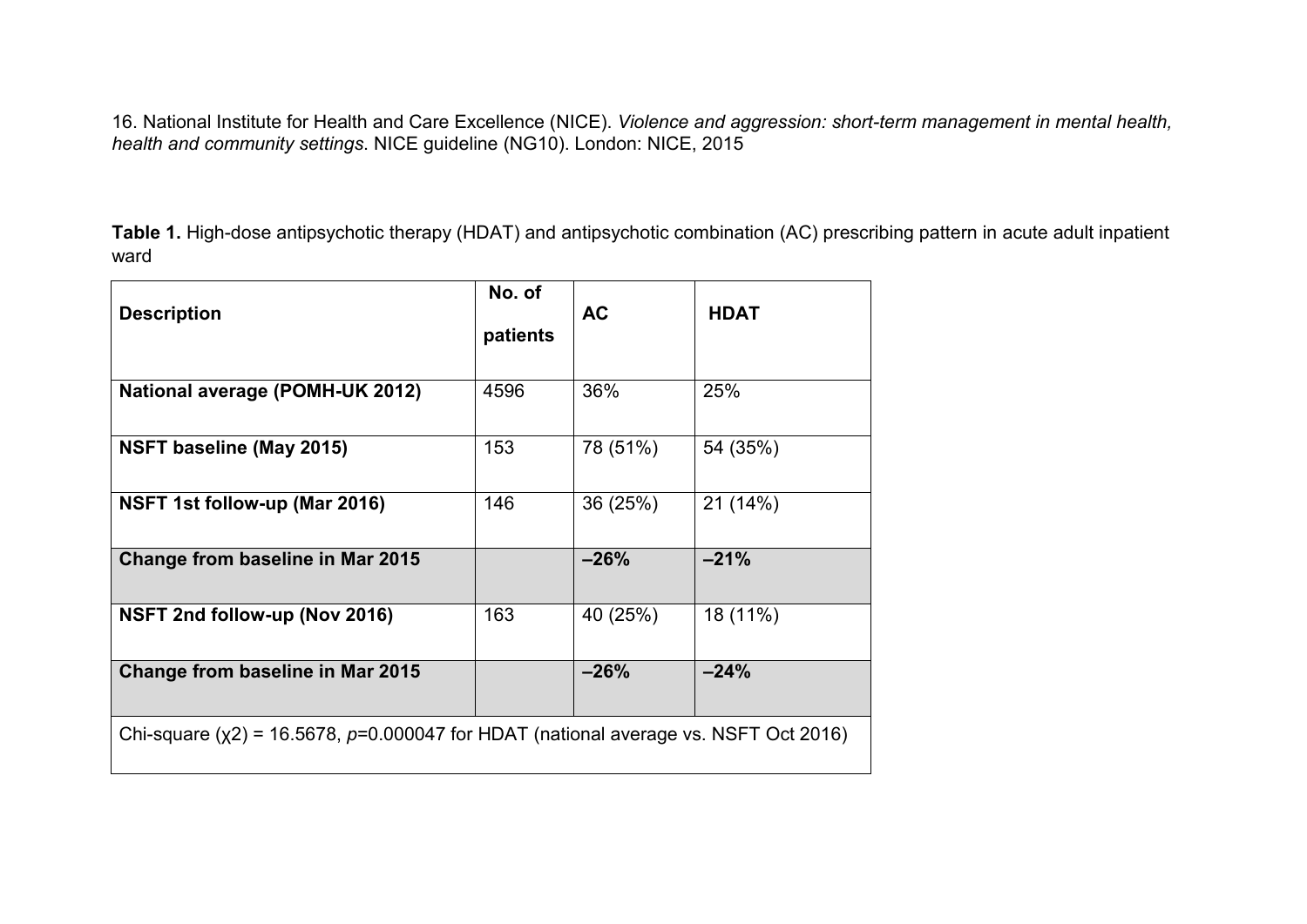Chi-square (χ2) = 9.0309, *p*=0.002655 for AC (national average vs NSFT Oct 2016)

Chi-square (χ2) = 26.3821. *p*-value is. For HDAT (baseline vs Oct 2016)

Chi-square (χ2) = 23.5808. *p*=0.000001 for AC (baseline vs Oct 2016)



*<text for graph 1>*

**Figure 1.** Antipsychotics combination (AC)

%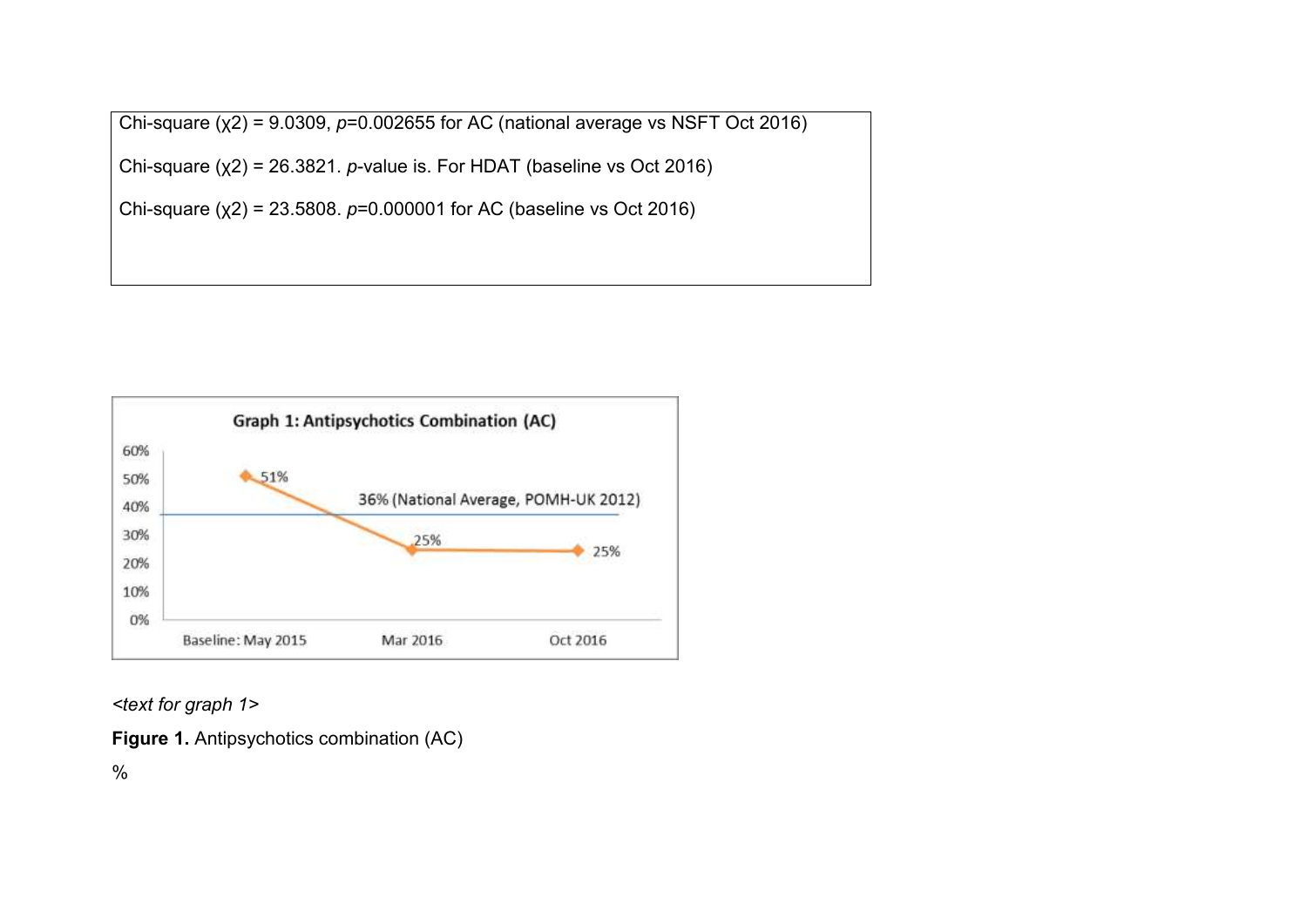60 50 40 30 20 10 0 Baseline: May 2015 Mar 2016 Oct 2016 51% 25% 25% (National average, POM-H UK 2012)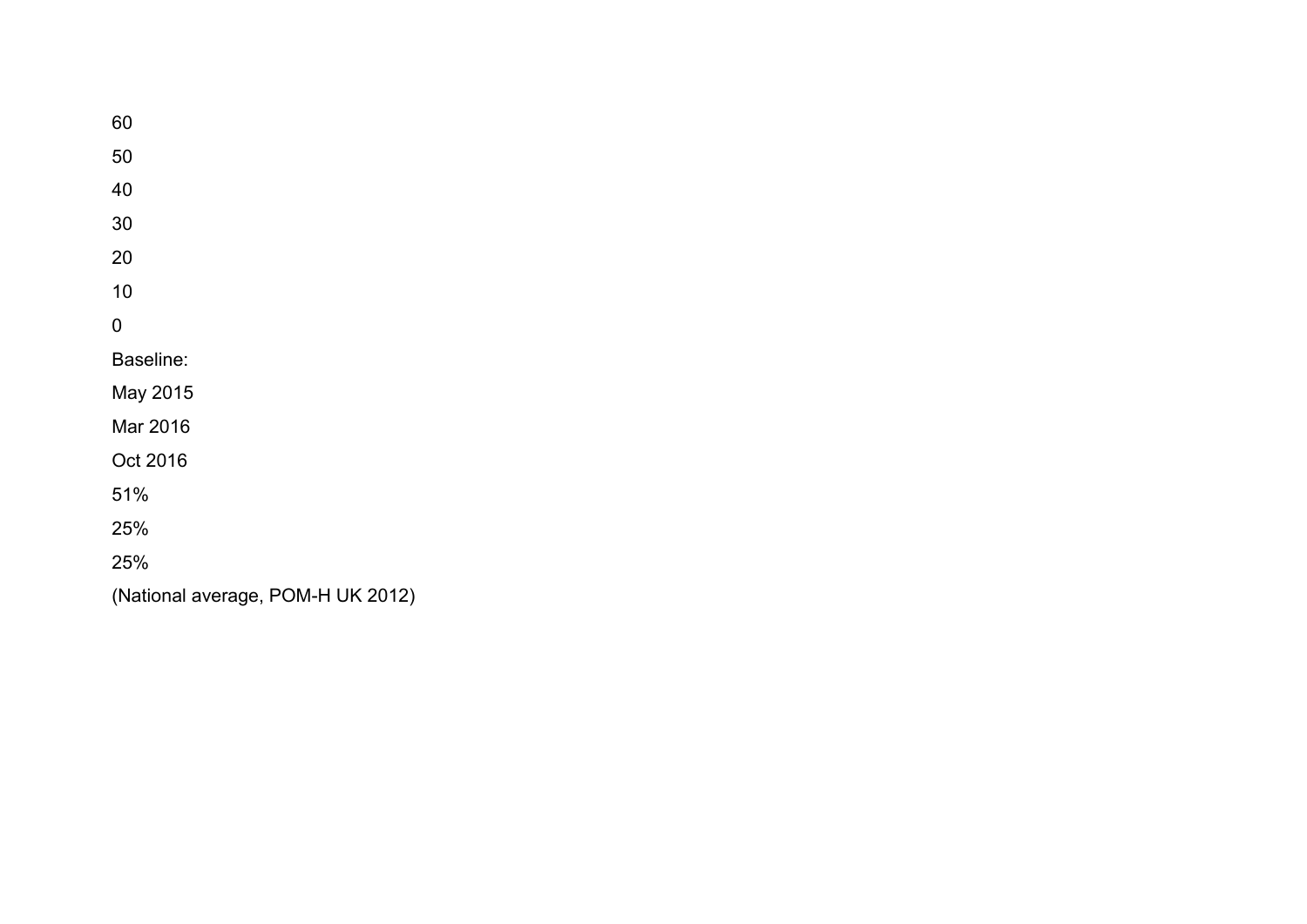

*<text for graph 2>*

**Figure 2.** High dose antipsychotic therapy (HDAT)

35%

14%

11%

Baseline: